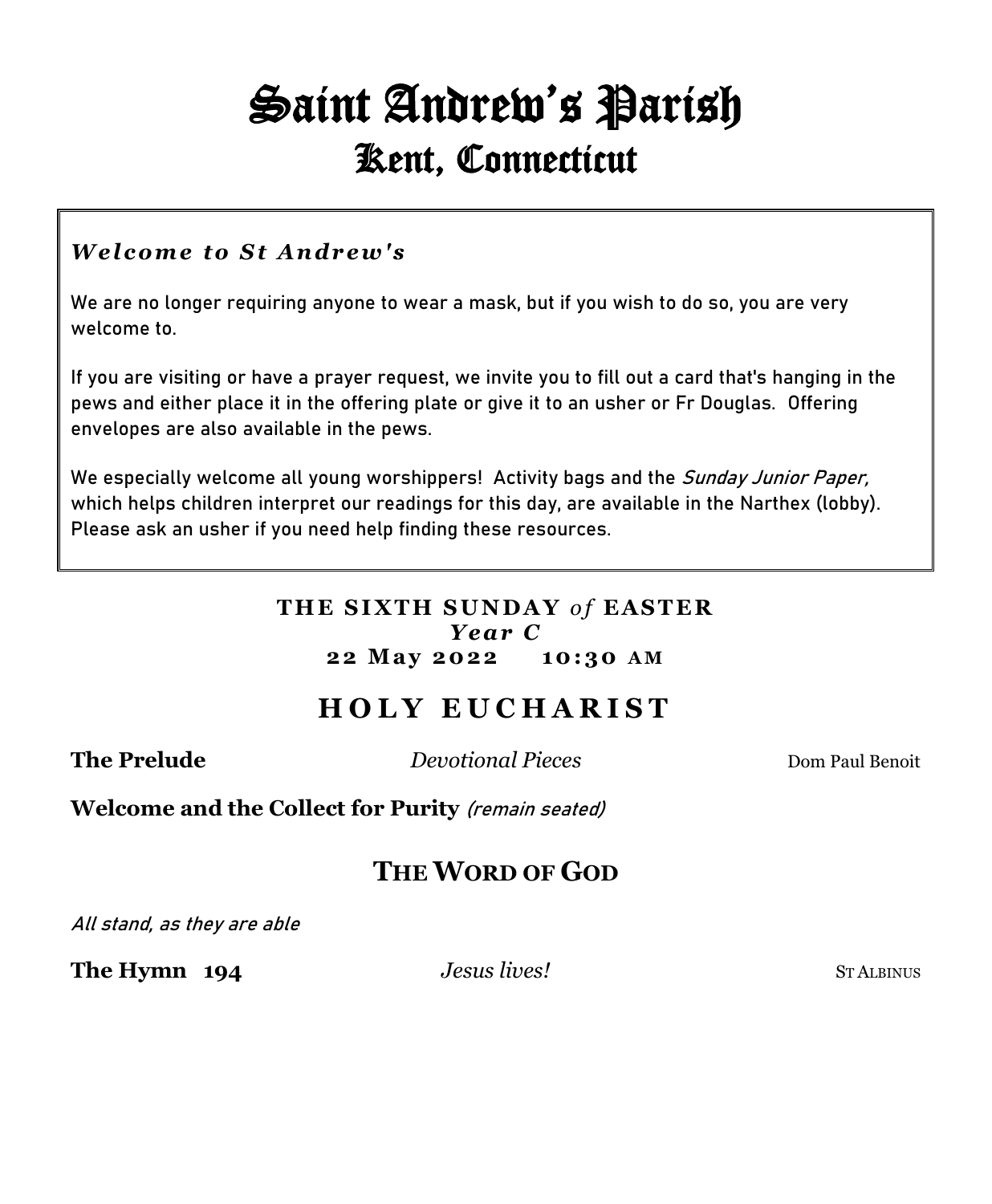

**The Song of Praise S-202** *Glory be to God Healey Willan* 

# **The Salutation and Collect of the Day** *BCP, p 225*

Celebrant The Lord be with you. People *And also with you.* Let us pray.

> O God, you have prepared for those who love you such good things as surpass our understanding: Pour into our hearts such love towards you, that we, loving you in all things and above all things, may obtain your promises, which exceed all that we can desire; through Jesus Christ our Lord, who lives and reigns with you and the Holy Spirit, one God, for ever and ever. *Amen.*

### All may be seated

# **The First Reading Acts 16:9-15**

Lector A reading from the Acts of the Apostles.

During the night Paul had a vision: There stood a man of Macedonia pleading with him and saying, "Come over to Macedonia and help us." When he had seen the vision, we immediately tried to cross over to Macedonia, being convinced that God had called us to proclaim the good news to them.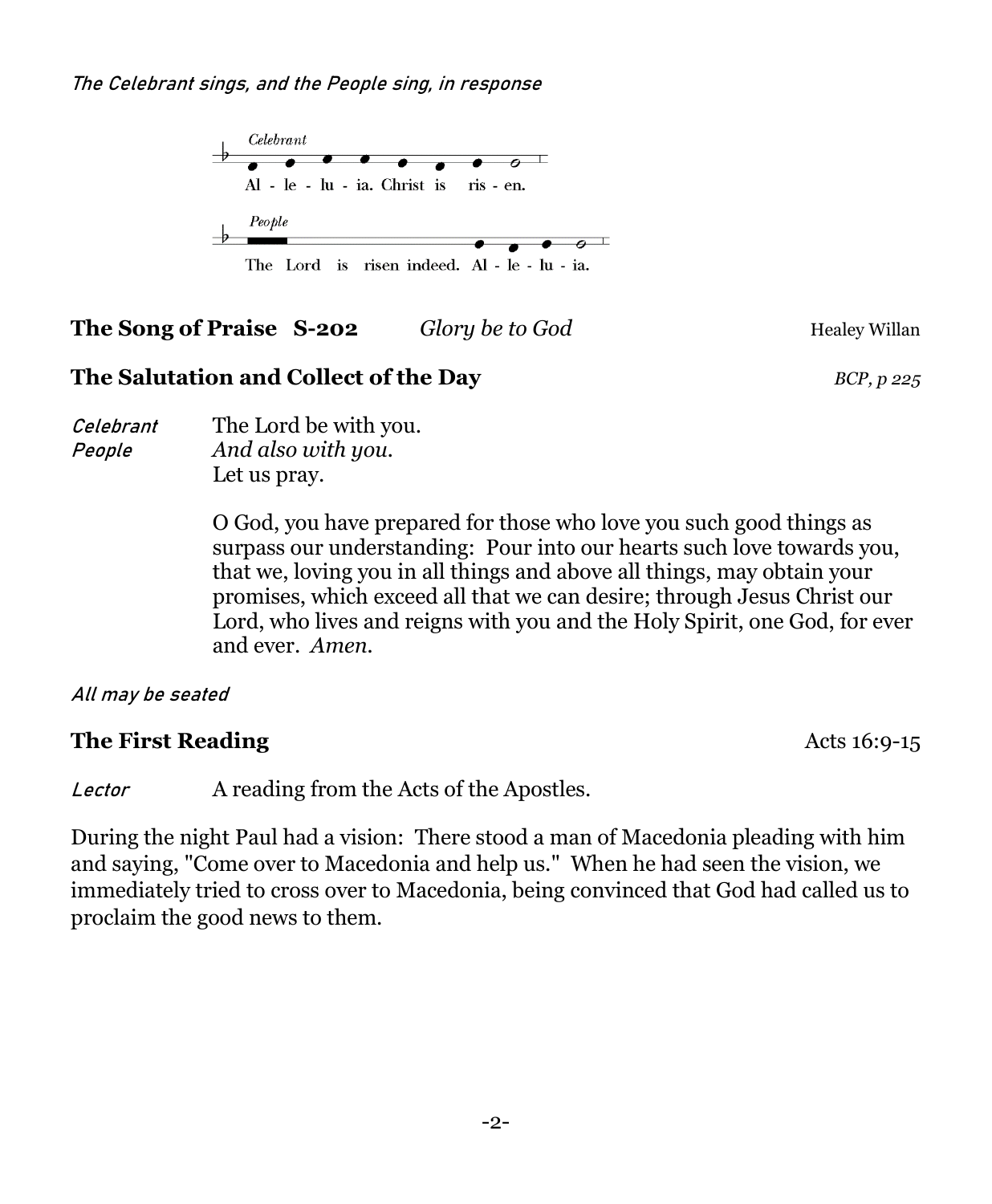We set sail from Troas and took a straight course to Samothrace, the following day to Neapolis, and from there to Philippi, which is a leading city of the district of Macedonia and a Roman colony. We remained in this city for some days. On the sabbath day we went outside the gate by the river, where we supposed there was a place of prayer; and we sat down and spoke to the women who had gathered there. A certain woman named Lydia, a worshiper of God, was listening to us; she was from the city of Thyatira and a dealer in purple cloth. The Lord opened her heart to listen eagerly to what was said by Paul. When she and her household were baptized, she urged us, saying, "If you have judged me to be faithful to the Lord, come and stay at my home." And she prevailed upon us.

| Lector | The Word of the Lord. |
|--------|-----------------------|
| People | Thanks be to God.     |

#### **The Response** (*remain seated*) Psalm 67 Anglican Chant (sung by the Choir; text at BCP, p 675)

**The Second Reading** Revelation 21:10,22 – 22:5

Lector A reading from the Revelation to John.

In the spirit the angel carried me away to a great, high mountain and showed me the holy city Jerusalem coming down out of heaven from God.

I saw no temple in the city, for its temple is the Lord God the Almighty and the Lamb. And the city has no need of sun or moon to shine on it, for the glory of God is its light, and its lamp is the Lamb. The nations will walk by its light, and the kings of the earth will bring their glory into it. Its gates will never be shut by day—and there will be no night there. People will bring into it the glory and the honor of the nations. But nothing unclean will enter it, nor anyone who practices abomination or falsehood, but only those who are written in the Lamb's book of life.

Then the angel showed me the river of the water of life, bright as crystal, flowing from the throne of God and of the Lamb through the middle of the street of the city. On either side of the river is the tree of life with its twelve kinds of fruit, producing its fruit each month; and the leaves of the tree are for the healing of the nations. Nothing accursed will be found there any more. But the throne of God and of the Lamb will be in it, and his servants will worship him; they will see his face, and his name will be on their foreheads. And there will be no more night; they need no light of lamp or sun, for the Lord God will be their light, and they will reign forever and ever.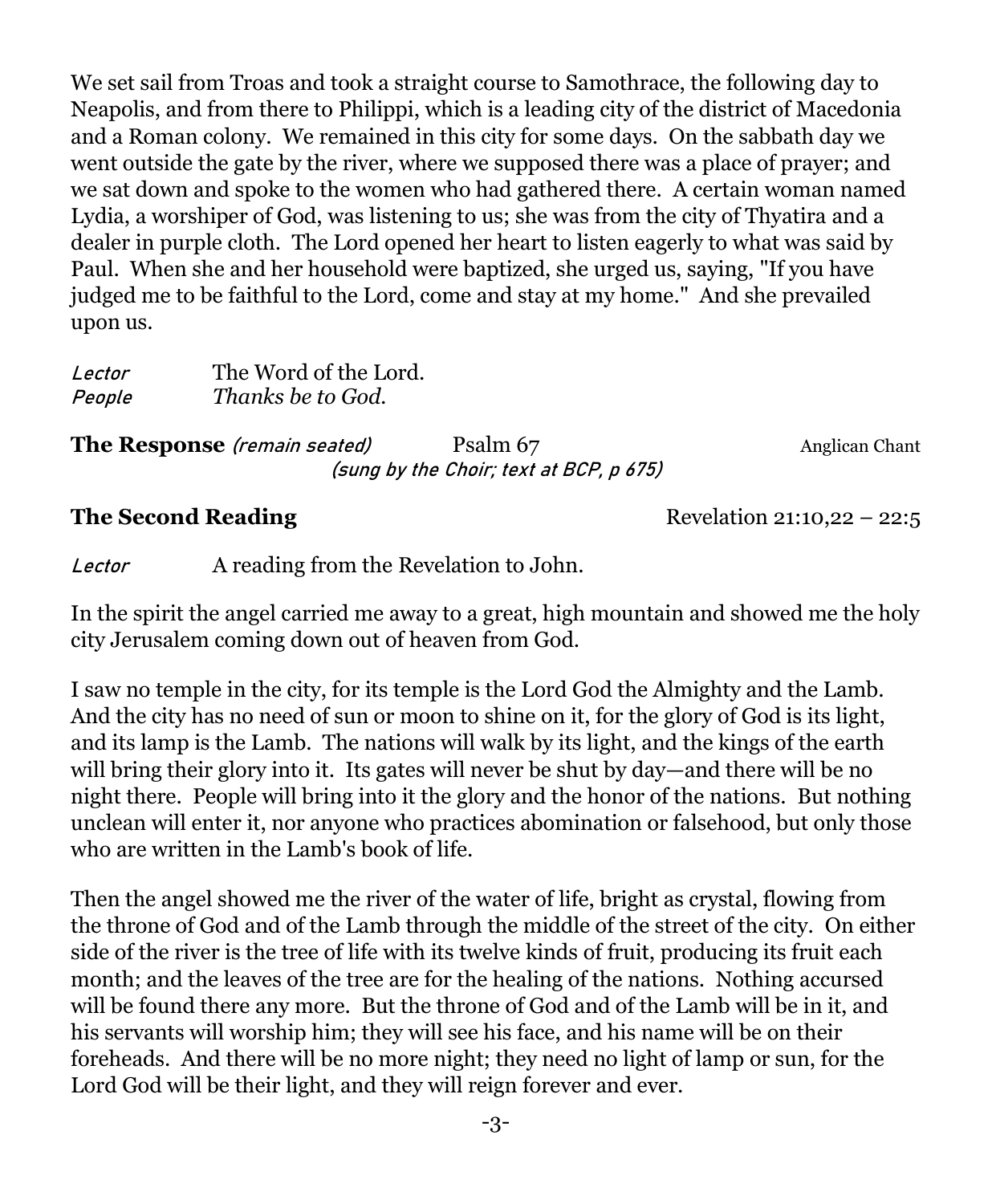Lector The Word of the Lord. People *Thanks be to God.*

#### **The Children's Message**

All stand, as they are able

# **The Gospel Reading The Gospel Reading**  $John 5:1-9$

All sing the Alleluia



Celebrant The Holy Gospel of our Lord Jesus Christ according to John. People *Glory to you, Lord Christ.*

After Jesus healed the son of the official in Capernaum, there was a festival of the Jews, and Jesus went up to Jerusalem.

Now in Jerusalem by the Sheep Gate there is a pool, called in Hebrew Beth-zatha, which has five porticoes. In these lay many invalids—blind, lame, and paralyzed. One man was there who had been ill for thirty-eight years. When Jesus saw him lying there and knew that he had been there a long time, he said to him, "Do you want to be made well?" The sick man answered him, "Sir, I have no one to put me into the pool when the water is stirred up; and while I am making my way, someone else steps down ahead of me." Jesus said to him, "Stand up, take your mat and walk." At once the man was made well, and he took up his mat and began to walk. Now that day was a sabbath.

| Celebrant | The Gospel of the Lord.     |
|-----------|-----------------------------|
| People    | Praise to you, Lord Christ. |

All repeat the singing of the Alleluia

All may be seated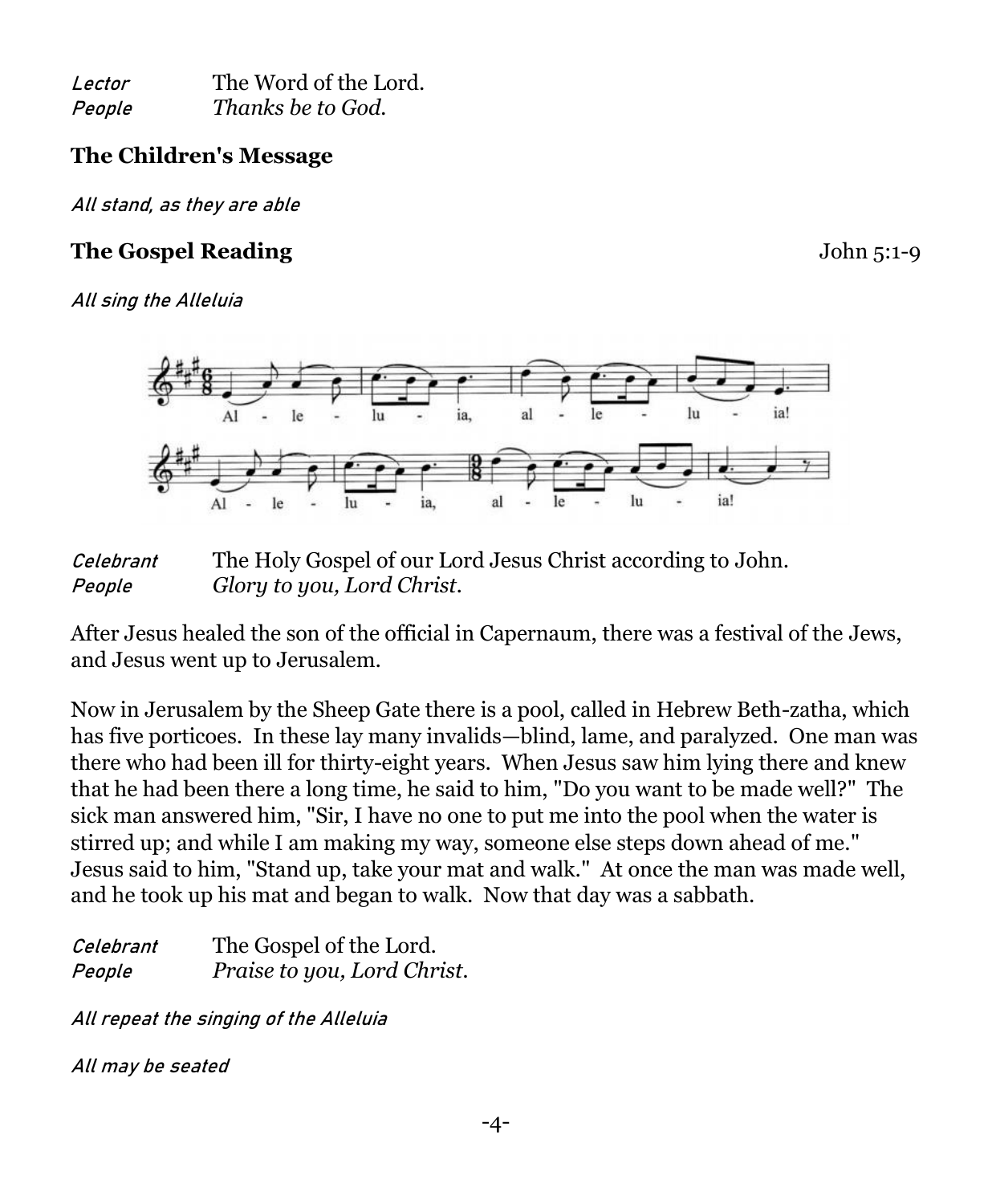# **The Sermon**

Silence is kept

All stand, as they are able

# **The Nicene Creed** (said by All) *BCP, p* 358

# **The Prayers of the People**

| Intercessor | To you we pray:        |
|-------------|------------------------|
| People      | Hear us, O risen Lord. |
| Celebrant   | and holy Name we pray. |
| People      | Alleluia. Amen.        |

The Confession of Sin is omitted during Eastertide

# **The Peace** *BCP, p* 360

| Celebrant | The Peace of the Lord be always with you. |
|-----------|-------------------------------------------|
| People    | And also with you.                        |

The People may greet one another in the name of the Lord

All may be seated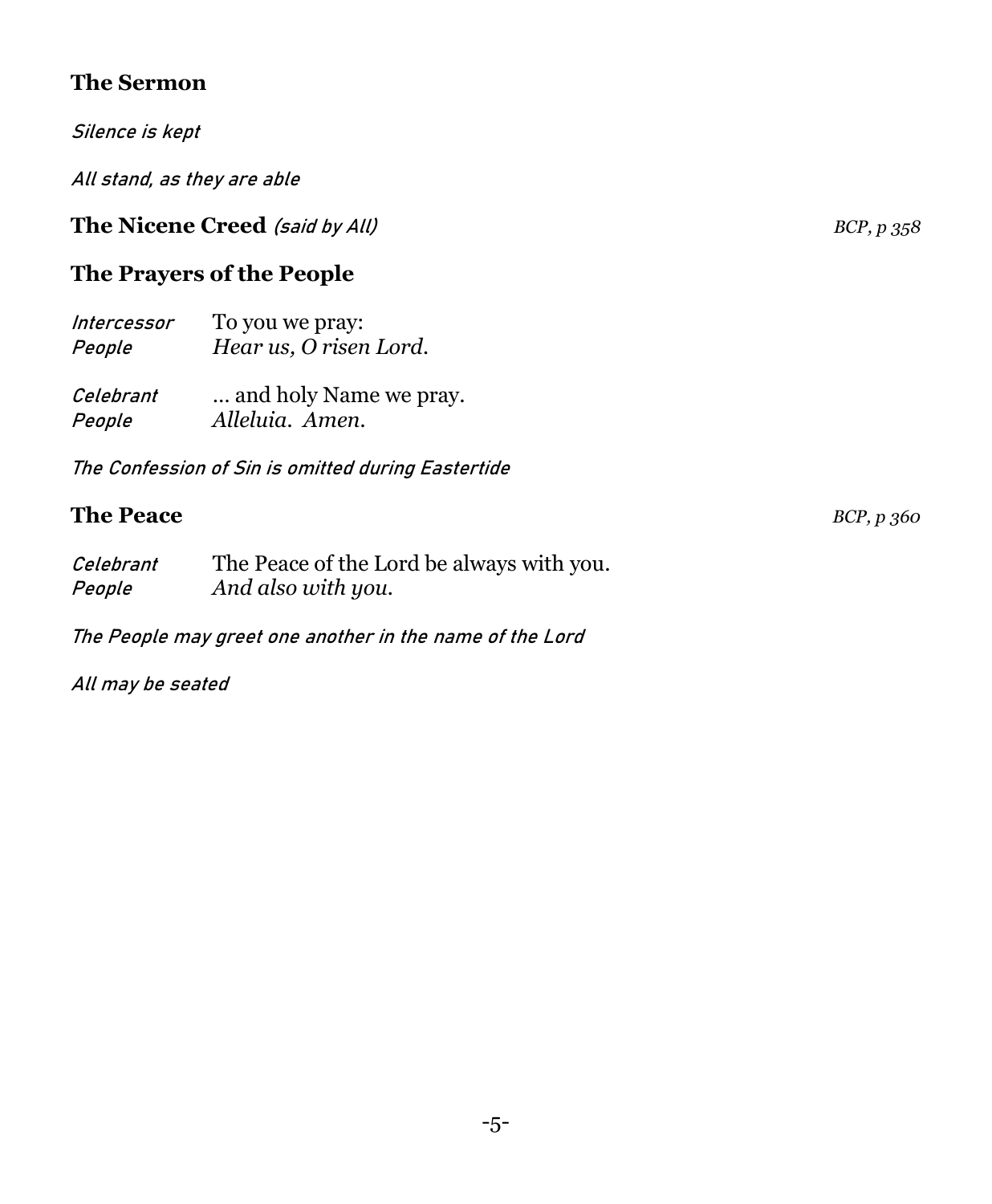# **THE HOLY COMMUNION**

### **The Offertory**

#### **The Anthem** *Distant Land Distant Land* John Rutter

All stand, as they are able, when the ushers bring to the Altar the gifts that have been collected

| Celebrant | All things come of thee, O Lord.     |  |
|-----------|--------------------------------------|--|
| People    | And of thine own have we given thee. |  |

**The Great Thanksgiving** *Eucharistic Prayer D BCP, p 372*

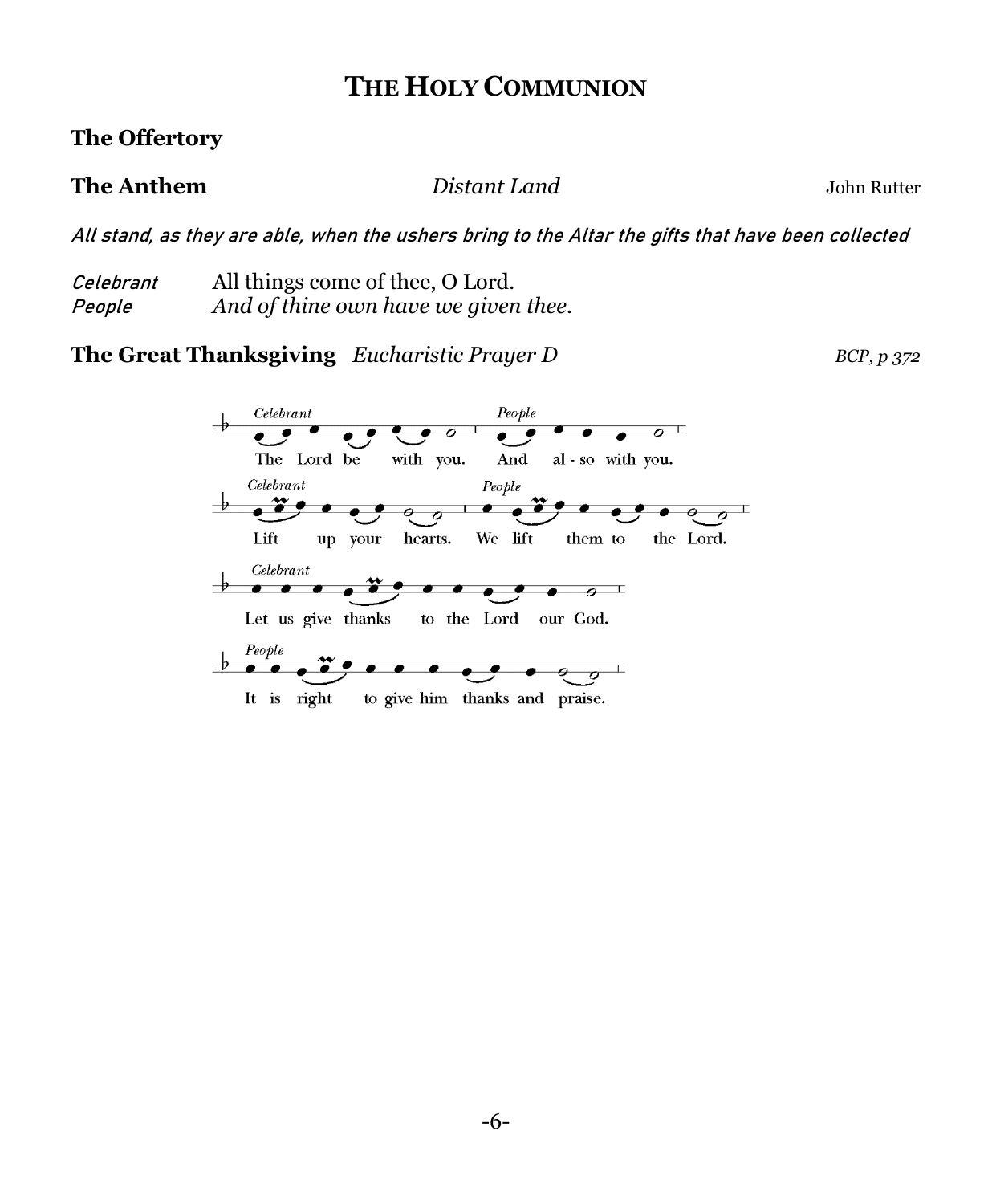

#### MEMORIAL ACCLAMATION

… the gifts you have given us, this bread and this cup, we praise you and we bless you.

All *We praise you, we bless you, we give thanks to you, and we pray to you, Lord our God.*

#### CONCLUDING DOXOLOGY

… all honor and glory are yours, Almighty God and Father, in the unity of the Holy Spirit, for ever and ever.



THE LORD'S PRAYER *BCP, p 364*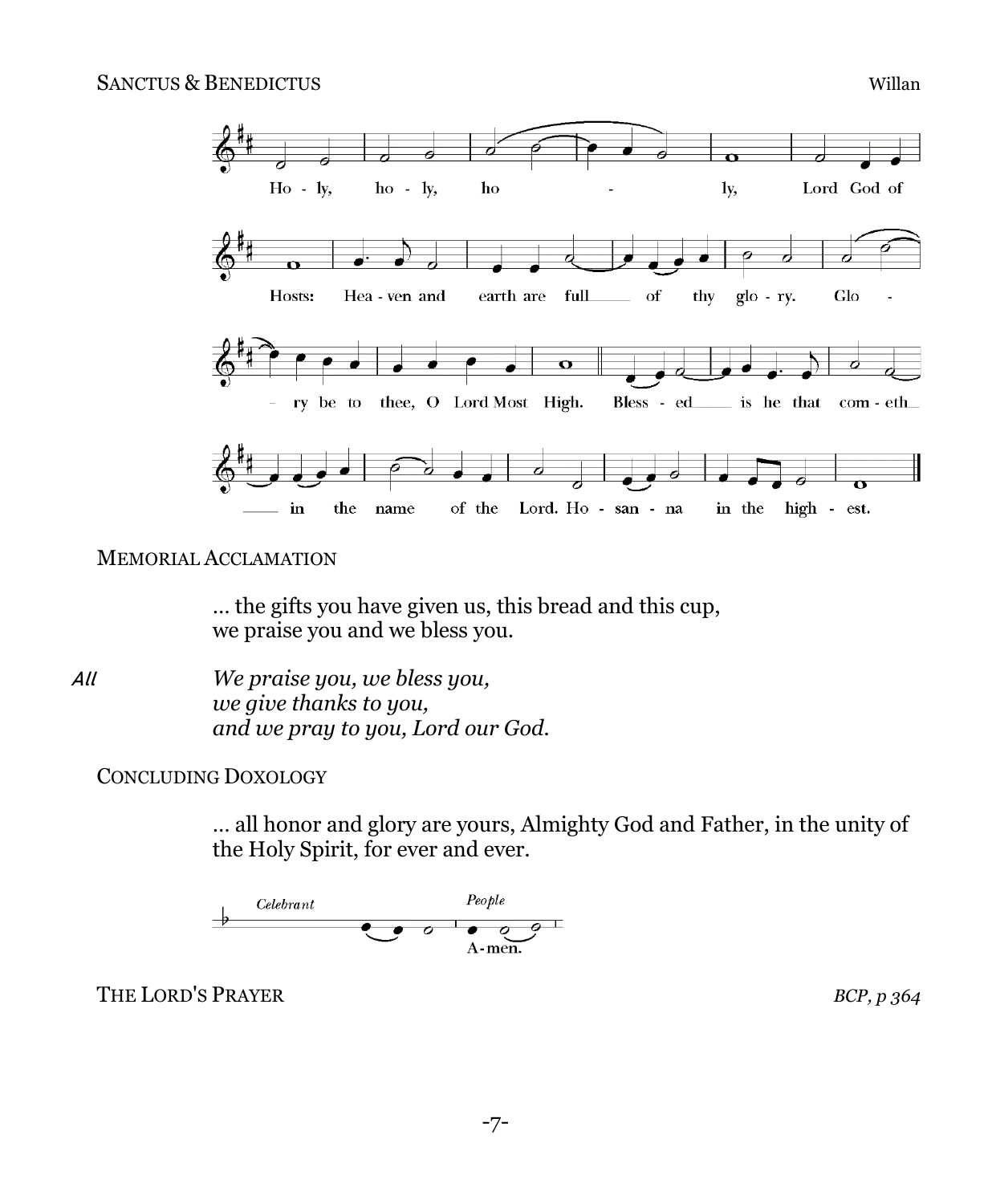#### THE BREAKING OF THE BREAD

After a silence is kept, the Celebrant and the People sing, in dialogue



This setting may be sung full by all, or by the choir, or as a versicle and response.

All baptized Christians are welcome to receive Holy Communion

Following the direction of the ushers, the People may come forward to receive the Bread and the Wine; if it is easier for you to receive at your seat, please inform one of the ushers, who will arrange this

If you do not wish to receive the Bread and/or the Wine, you are invited to come forward, cross your arms over your chest and receive a blessing from the Celebrant

| <b>The Anthem</b> | Come, Jesus, holy Son of God | G F Handel |
|-------------------|------------------------------|------------|
|                   |                              |            |

#### **The Post-communion Prayer BCP, p 365 BCP, p 365**

**The Easter Blessing** *The Book of Occasional Services (2018), p 12*

May Almighty God, who has redeemed us and made us his children through the resurrection of his Son our Lord, bestow upon you the riches of his blessing. *Amen.* 

May God, who through the water of baptism has raised us from sin into newness of life, make you holy and worthy to be united with Christ for ever. *Amen.* 

May God, who has brought us out of bondage to sin into true and lasting freedom in the Redeemer, bring you to your eternal inheritance. *Amen.* 

And the blessing of God Almighty …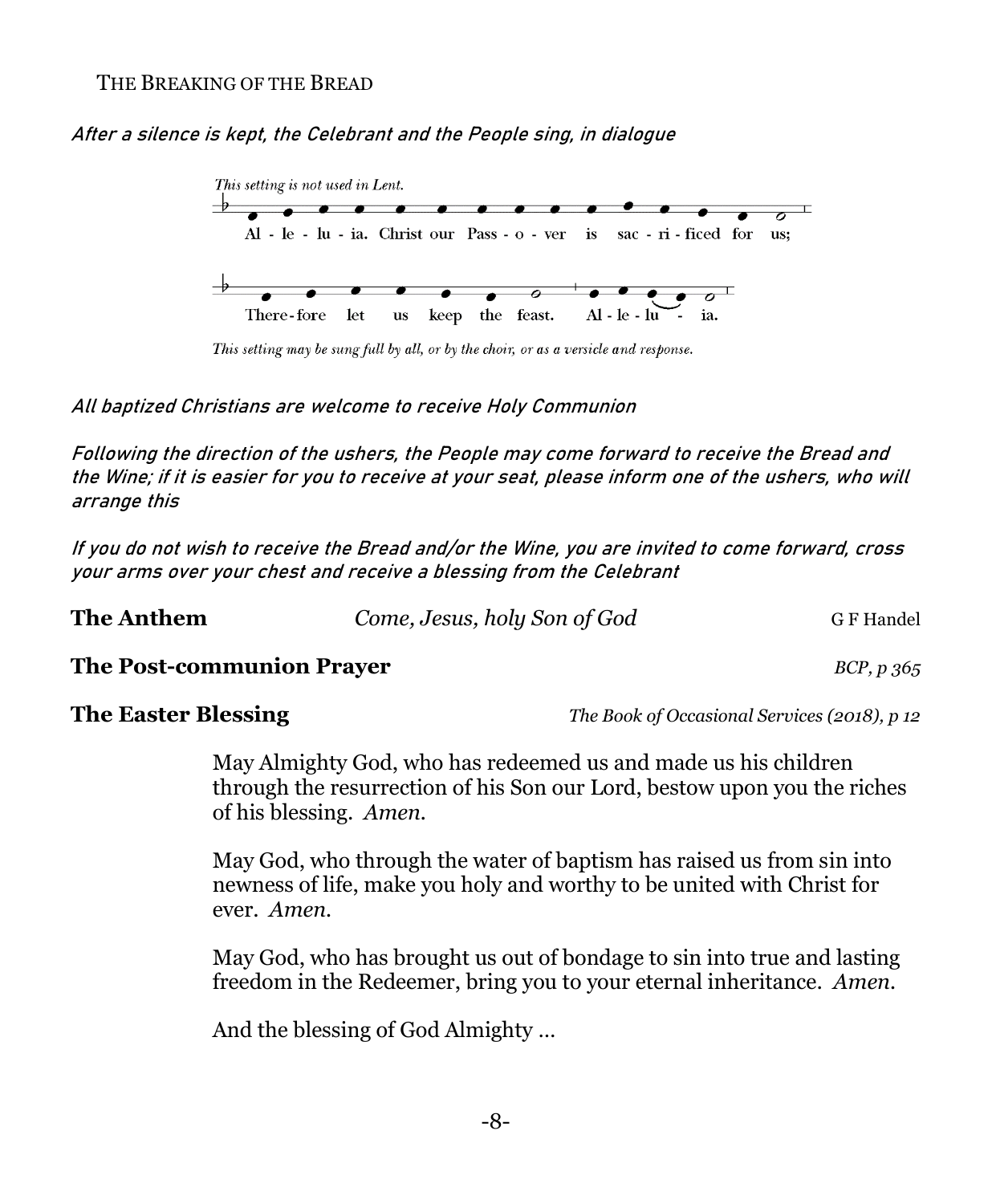All may be seated

#### **Announcements**

## **The Dismissal**



The People remain at their seats until the Celebrant and Altar Party have made their way to the **Narthex** 

### **The Postlude** *Processional Processional* Robert Paoli



The flowers this day have been given to the glory of God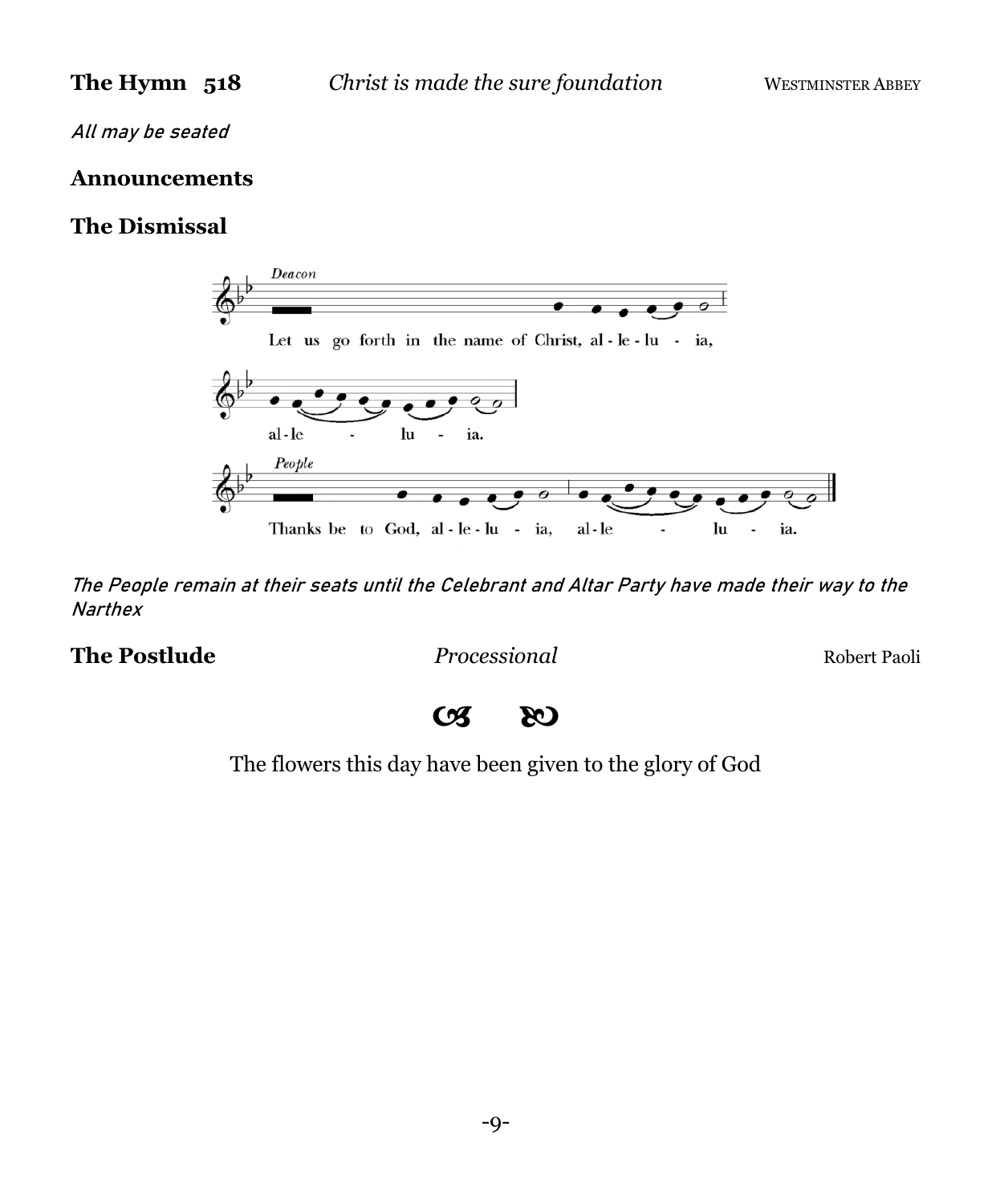# **THIS WEEK AT ST ANDREW'S**

| Today             | Eastertide Evening Prayer & Benediction    | 4:30 PM                                   |
|-------------------|--------------------------------------------|-------------------------------------------|
| Monday, 23 May    | $LGBTQ + A.A.$ meeting                     | 8:00 PM                                   |
| Wednesday, 25 May | Midweek Holy Eucharist                     | 6:00 PM                                   |
| Wednesday, 25 May | A.A. for Women (Zoom)                      | 7:00 PM                                   |
| Thursday, 26 May  | A.A. meeting                               | 7:30 AM                                   |
| Thursday, 26 May  | Holy Eucharist: The Feast of the Ascension | 9:00 AM                                   |
| Thursday, 26 May  | Thursday Afternoon Club                    | 1:00 PM                                   |
| Thursday, 26 May  | <b>Vestry Meeting</b>                      | 5:30 PM                                   |
| Thursday, 26 May  | A.A. meeting                               | 7:00 PM                                   |
| Thursday, 26 May  | Al-Anon meeting                            | 7:00 PM                                   |
| Friday, 27 May    | <b>Prayer &amp; Meditation</b>             | 5:30 PM                                   |
| Sunday, 29 May    | Holy Eucharist: Easter 7                   | 8:30 AM (spoken)<br>10:30 AM (with music) |
| Sunday, 29 May    | Eastertide Evening Prayer & Benediction    | 4:30 PM                                   |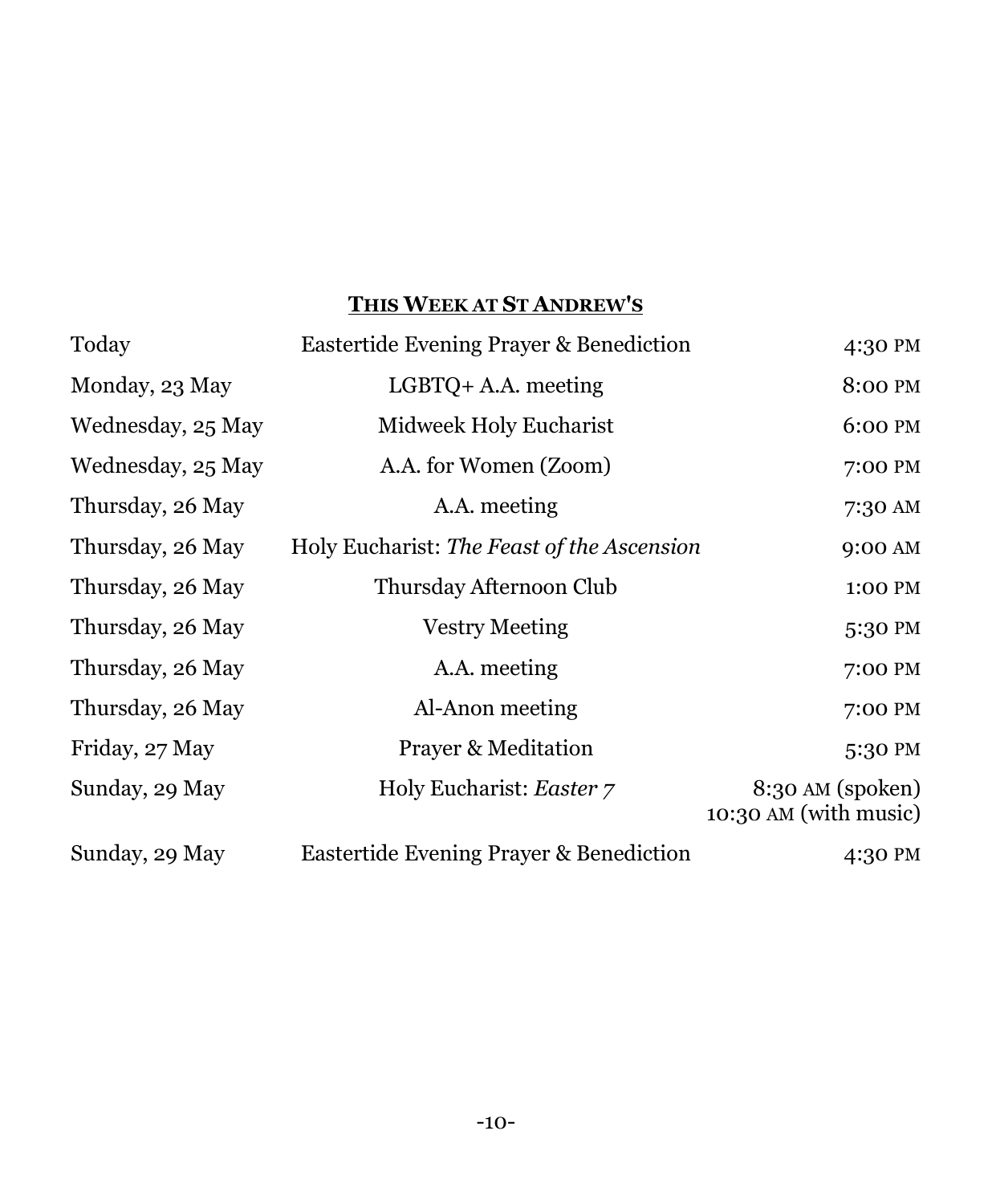**Coffee hour** immediately follows the 10:30 service in the Parish House. Please join us!

There is a **restroom** located in the undercroft (basement) of the church building. There are two additional restrooms located in the Parish House, which sits behind the church. Please ask an usher if you need help locating these facilities.

You will find a complete calendar of activities for the coming week and more information about St Andrew's Parish on our website: **standrewskentct.org**. We are also on Facebook: **facebook.com/standrewskentct**. We also publish a weekly online newsletter. Please let the Parish Office know if you would like to be added to our distribution list.